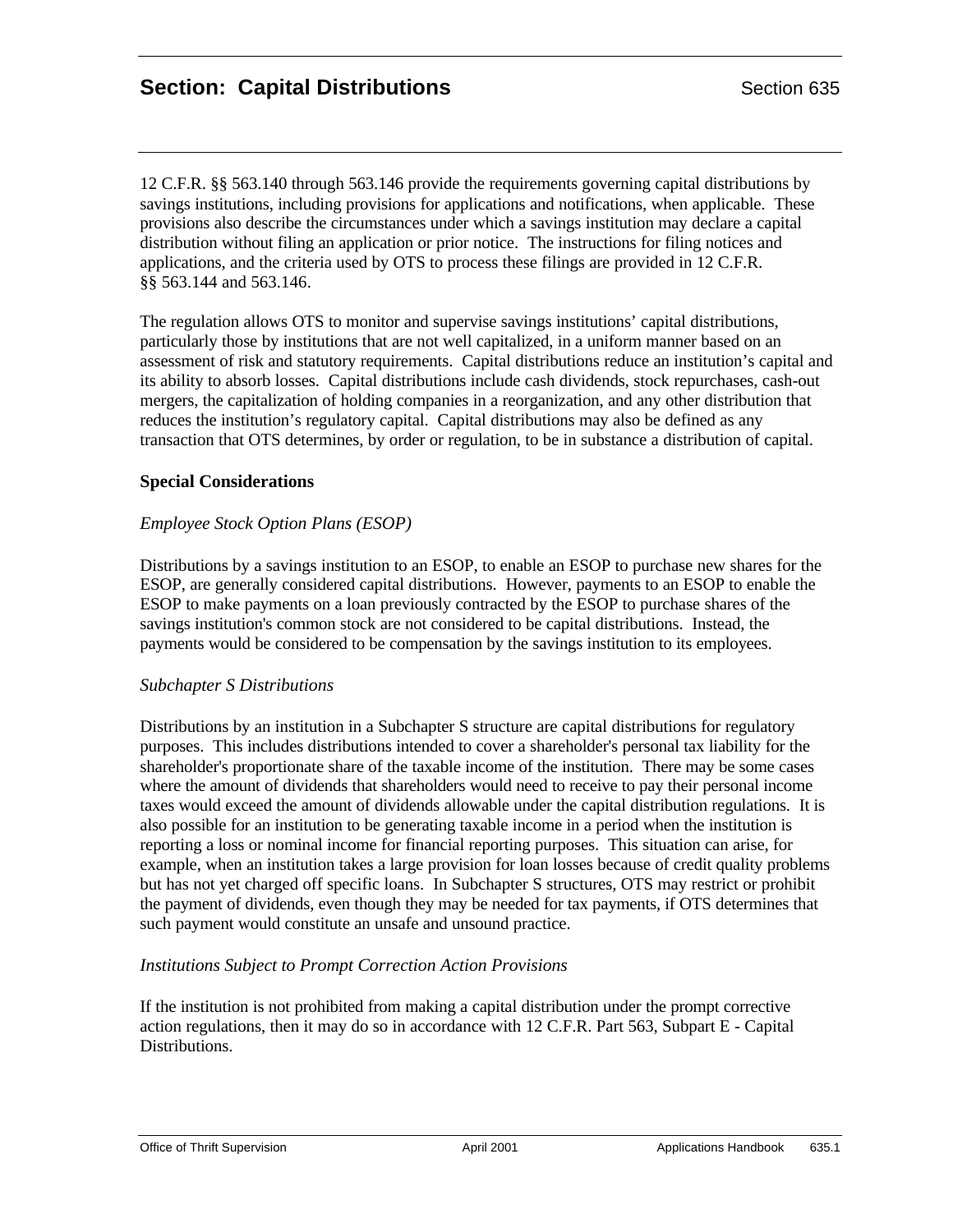# **FILING REQUIREMENTS**

### **Delegated Authority**

Capital distribution notices and applications are delegated to the Regional Offices unless a proposal raises a significant issue of law or policy. See Delegation Section 040 of the handbook for discussion of the delegation process.

### **Expedited and Standard Processing Procedures**

Savings institutions that are eligible for expedited processing under 12 C.F.R. § 516.5 may be able to make a capital distribution without prior notice to OTS if none of the criteria set forth in 12 C.F.R. § 563.143(a) and (b) are applicable. If one or more of the criteria in 12 C.F.R. § 563.143(b) are applicable, such an institution may provide OTS a notice rather than an application, if none of the criteria in 12 C.F.R. § 563.143(a) are applicable.

### **Prefiling Meeting Requirements**

Prefiling meetings are not required for this filing. However, applicants are encouraged to contact the Regional Office, particularly in the event the transaction involves unique or novel issues, to determine if a prefiling meeting will expedite the application review process.

### **Information and Form Requirements**

Savings institutions must submit one original and two copies of all applications or notices for capital distributions, with the filing fee if applicable, to the appropriate Regional office at least 30 calendar days in advance of a binding declaration of the proposed distribution. An advance schedule of capital distributions may be submitted for prior approval or nonobjection in order to avoid the need for individual approval or nonobjection of multiple capital distributions. Any such schedule should not exceed twelve months.

Notice and application requirements vary according to the capital position of the savings institution, and whether or not it is a subsidiary of a savings and loan holding company. Under certain circumstances, an institution is not required to file an application or notice. An application or notice is required under the following:

### *Application Required*

A savings institution is required to file an application with OTS and receive approval before it may declare a capital distribution if the total of all capital distributions, including the proposed capital distribution, declared by the institution in the calendar year will exceed its calendar year-to-date net income plus the retained net income of the preceding two years. Retained net income is defined as net income for a specified period less total capital distributions declared in that period. If the savings institution plans to declare a capital distribution in excess of its current year's net income, it may attribute capital distributions in excess of the current year's net income to each of the prior two years,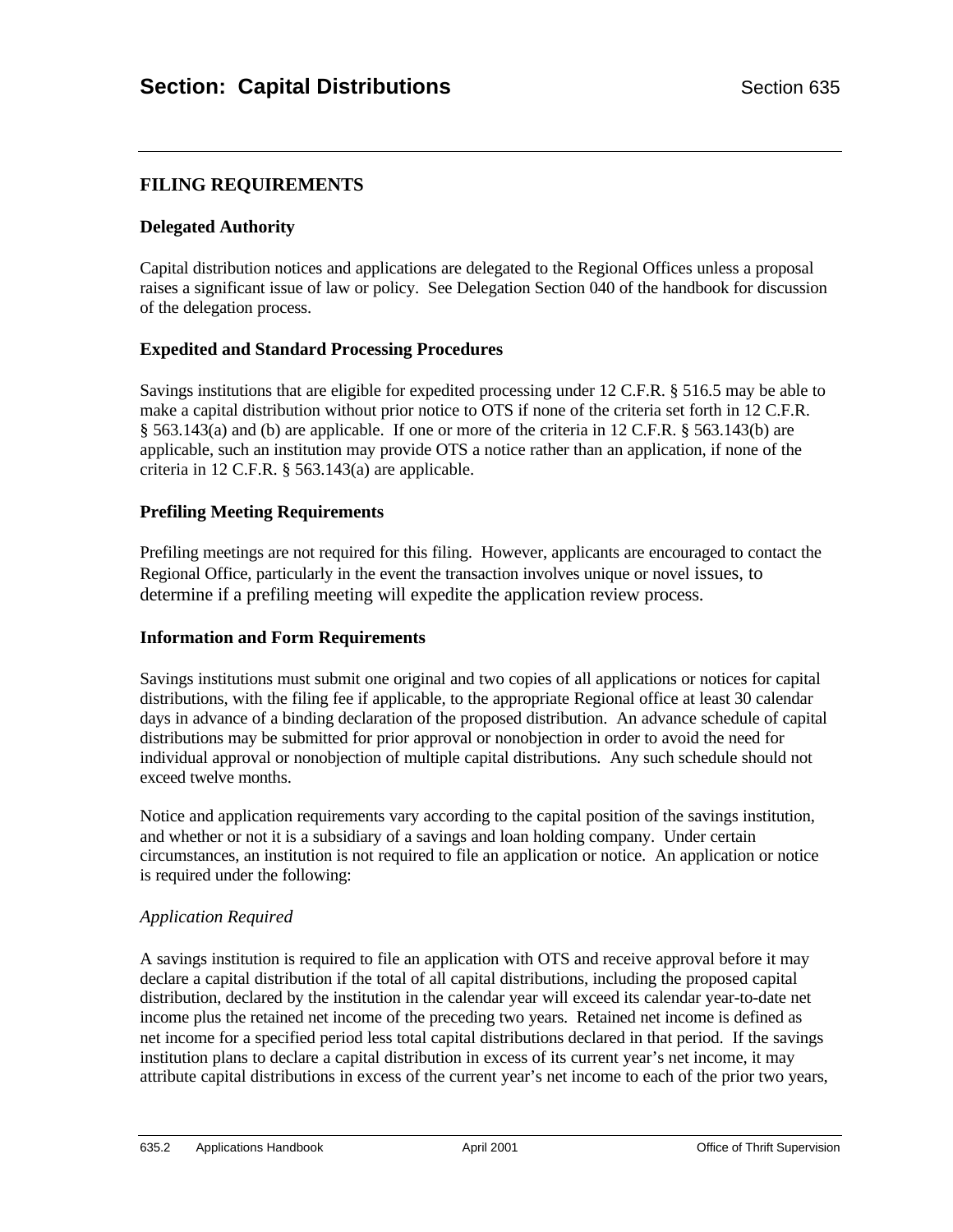to the extent that there is sufficient retained net income in those years. A savings institution is also required to file an application with OTS prior to making a capital distribution if:

- The institution is not eligible for expedited treatment under 12 C.F.R. § 516.5. An institution is eligible for expedited treatment only if it satisfies all of the following criteria:
	- 1. Has a composite CAMELS rating of "1" or "2" ;
	- 2. Has a CRA rating of "Satisfactory" or better;
	- 3. Has a Compliance rating of "1" or "2";
	- 4. Meets or exceeds the minimum capital requirements provided under 12 C.F.R. Part 567; and,
	- 5. Has not been notified that it is in troubled condition.
- The institution would not be at least adequately capitalized, as defined in 12 C.F.R § 565.4(b)(2), following the distribution; or
- The institution's proposed capital distribution would violate a prohibition contained in any applicable statute, regulation, or agreement between the institution and OTS (or the FDIC), or violate a condition imposed on the institution in an OTS-approved application or notice.

An institution's capital distribution application should include the following:

- Amount of proposed dividend,
- Proposed payment date, and
- Pro forma capital ratios, giving effect to the capital distribution.

#### *Prior Notice Required*

If a savings institution is not required to file an application with OTS in order to declare a capital distribution, then it may be required to notify OTS at least 30 calendar days before making a capital distribution. Such a notice is required if:

- The institution would not be well capitalized, as defined in 12 C.F.R.  $\S$  565.4(b)(1), following the distribution;
- The institution's proposed capital distribution would reduce the amount of, or retire any part of, the institution's common or preferred stock or retire any part of its debt instruments such as notes or debentures included in capital under 12 C.F.R. Part 567 (other than regular payments required under a debt instrument approved under 12 C.F.R. § 563.81); or
- The institution is a subsidiary of a savings and loan holding company.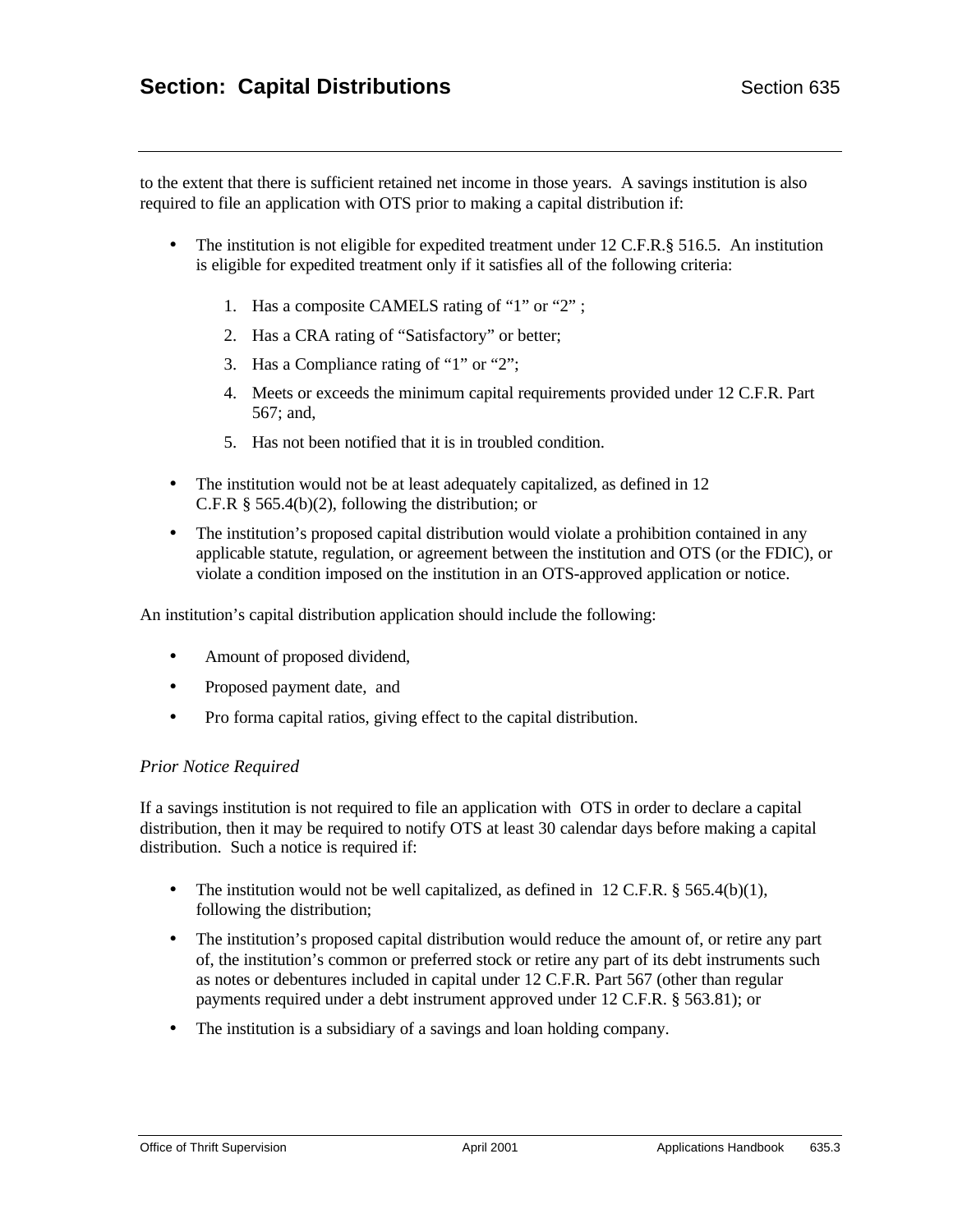# **Confidentiality**

The applicant must submit in writing, concurrently with the submission of the application, any requests to keep specific portions of the application confidential. In accordance with the Freedom of Information Act, the request should discuss the justification for the requested treatment and should specifically demonstrate the harm (e.g., to competitive position, invasion of privacy) that would result from the public release of information.

Information for which confidential treatment is requested should be: (i) specifically identified in the public portion of the application by reference to the confidential section; (ii) separately bound; and (iii) labeled "confidential." The applicant should follow these same procedures when filing supplemental information to the application. OTS will determine whether information designated as confidential must be made available to the public under the Freedom of Information Act. OTS will advise the applicant before it makes information designated as confidential available to the public.

## **REVIEW GUIDELINES**

#### **Processing Procedures and Timeframes**

### *All Filings*

Within five business days of receipt of the filing and the filing fee if applicable, the Regional Office must notify the applicant of the application or notice's receipt. The appropriate fee must accompany each filing in order for it to be considered filed. If it is determined that the submission will require concurrent processing with OTS-Washington, the filing will not be considered filed until it is received by both the Washington and Regional Offices.

For purposes of calculating processing timeframes, OTS does not include the day of the act or event, in determining the date the time period commences. In determining the conclusion of a time period, when the last day of the time period is a Saturday, Sunday, or a Federal holiday, the last day will become the next day that is not a Saturday, Sunday, or Federal holiday.

### *Applications*

Within 30 calendar days of receipt of a properly submitted application, OTS shall take the following actions.

- Deem the application complete;
- Request, in writing, any additional information necessary to deem the application complete; or
- Decline to further process the application if it is deemed by OTS to be materially deficient.

Failure by OTS to act within 30 calendar days of receipt of the application for processing shall result in the filed application being deemed complete, commencing the period for review.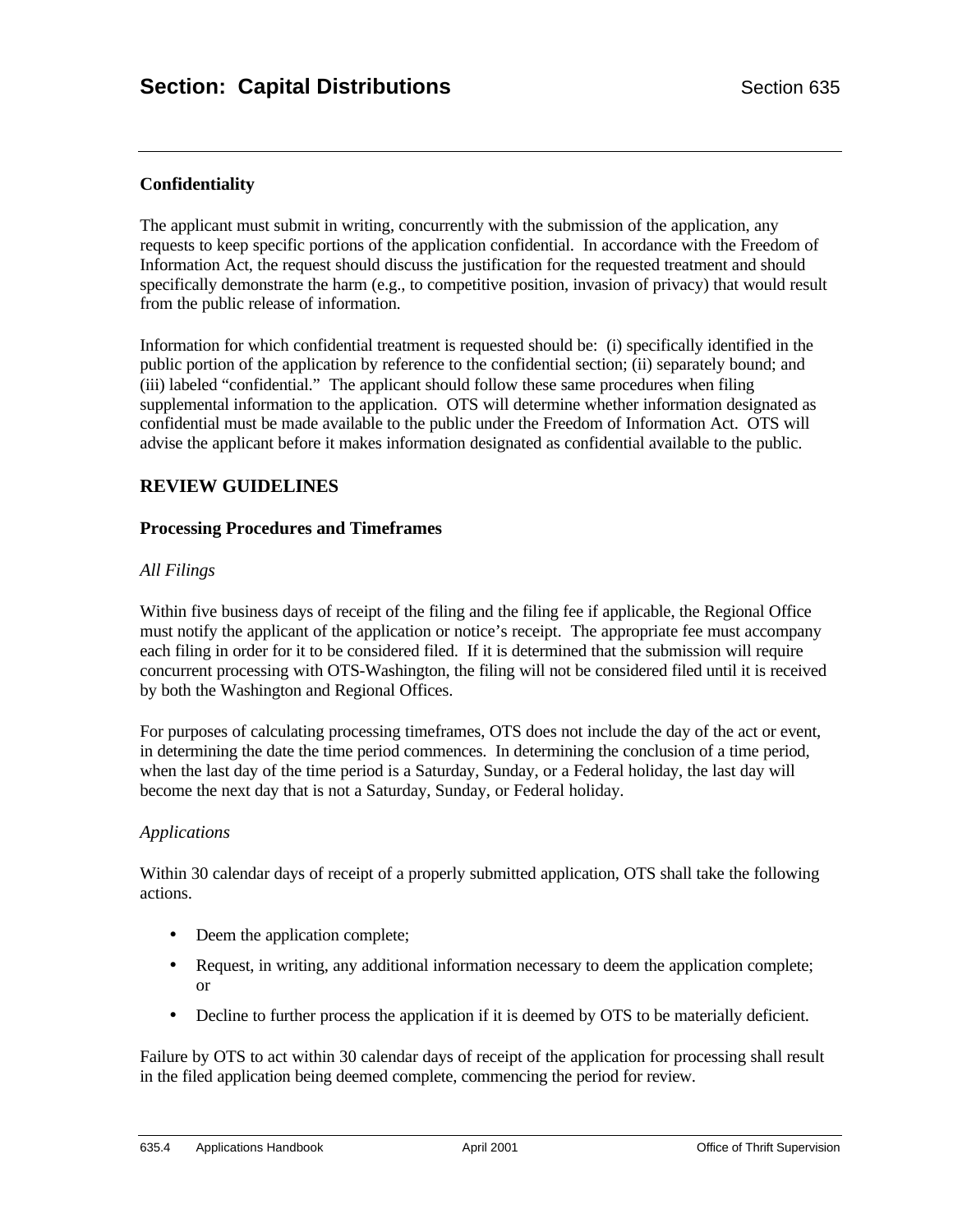OTS must timely review all requests for a waiver of an application requirement that certain information be supplied. Unless OTS requests, in writing, additional information about the waiver request, or denies the waiver request, the waiver request shall be deemed granted.

If additional information is requested, a response must be submitted within 30 calendar days of the letter requesting such information. The applicant may, in writing, request a brief extension of the 30-calendar day period for responding to a request for additional information, prior to the expiration of the 30-calendar day time period. OTS, at its option, may grant the applicant a limited extension of time in writing. Failure to respond to a written request for additional information within 30 calendar days of such request may be deemed to constitute withdrawal of the application or may be treated as grounds for denial or disapproval of the application.

After the timely filing of additional information in response to any initial or subsequent request by OTS for additional information, OTS has 15 calendar days to review the additional information for completeness or appropriateness and take one of the following actions:

- Request, in writing, any additional information necessary to deem the application complete;
- Deem the application complete; or
- Decline to further process the application if it is deemed by OTS to be materially deficient.

The 15-day review period commences when the OTS receives a response that purports to respond to all questions in the information request. OTS may extend the 15-day review period for an additional 15 calendar days, if OTS requires the additional time to review the response. OTS will notify the applicant that it has extended the period before the end of the initial 15-day period.

Failure by OTS to act within 15 calendar days of receipt of the additional information shall result in the filed application being deemed complete, commencing the period for review.

Once the application has been deemed complete, there is a 60-calendar day review period during which time OTS will take into consideration all factors present in the application and render a decision thereon. If, upon expiration of the 60-day review period, assuming no extension has been granted, OTS has failed to act, the application is deemed approved automatically, and the applicant may thereafter consummate the transaction. If multiple applications are submitted in connection with one transaction, the applicable review period for all applications is the review period for the application with the longest review period, subject to statutory review periods.

During the review period, OTS may request additional information if the information is necessary to resolve or clarify the issues presented in the application. OTS may also notify the applicant that the application is incomplete and require that the applicant submit additional information to complete the application. The review period can be extended an additional 30 calendar days if OTS determines that additional time will be required to analyze the proposed transaction. In such cases, OTS must notify an applicant prior to the expiration of the period for review. In situations in which an application presents a significant issue of law or policy, OTS may extend the applicable period for review of such application beyond the time period for review. In these cases, written notice must be provided to an applicant no later than the expiration of the time period.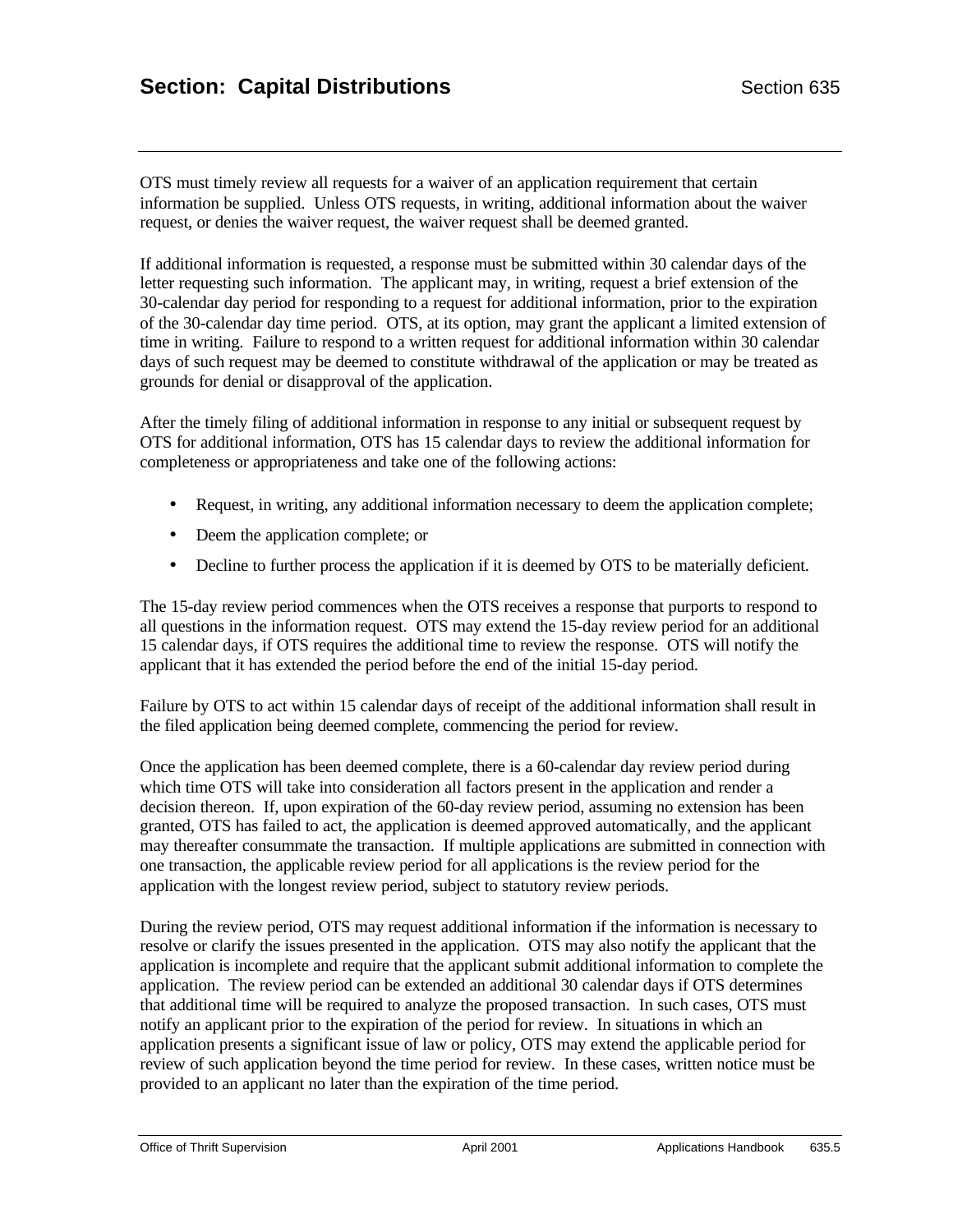Under 12 C.F.R. § 516.290, if OTS has not acted on a pending application within two calendar years after the filing date, OTS may deem the application withdrawn unless it determines that the applicant is actively pursuing a final determination on the application. Applications that are subject to this withdrawal provision are those that have failed to timely take action such as filing required additional information, or OTS has suspended processing of an application based on circumstances that are, in whole or in part, within the applicant's control and have failed to take reasonable steps to resolve these circumstances.

#### *Notices*

The applicant may engage in the proposed activities upon the expiration of 30 calendar days after the filing date of its notice, unless OTS takes one of the following actions before expiration of that time period:

- Request, in writing, any additional information necessary to supplement the notification;
- Notifies the applicant that the notice is subject to standard treatment as it raises a supervisory concern, raises a significant issue of law or policy, or required significant additional information; or
- Disapproves of the notice.

Failure by OTS to act within 30 calendar days of receipt of the notice for processing shall result in the filed notice's being accepted. If supplemental information is requested, the applicant will have 30 days to provide such information. The 30-day time frame will begin anew upon receipt of such information.

### **Regulatory Criteria**

OTS may deny a savings institution's application or notice for a capital distribution, in whole or in part, if it is determined that:

- The institution will be undercapitalized, significantly undercapitalized, or critically undercapitalized as defined in 12 C.F.R. § 565.4(b), following the capital distribution. If so, OTS will determine if the capital distribution is permitted under 12 C.F.R. § 565.6(a)(2)(i), which provides OTS with mandatory and discretionary supervisory authority regarding the payment of capital distributions and management fees;
- The institution's proposed capital distribution raises safety or soundness concerns; or
- The institution's proposed capital distribution violates a prohibition contained in any statute, regulation, agreement between the institution and OTS (or the FDIC), or a condition imposed on the institution in an OTS-approved application or notice. If so, OTS will determine whether it may permit the capital distribution notwithstanding the prohibition or condition.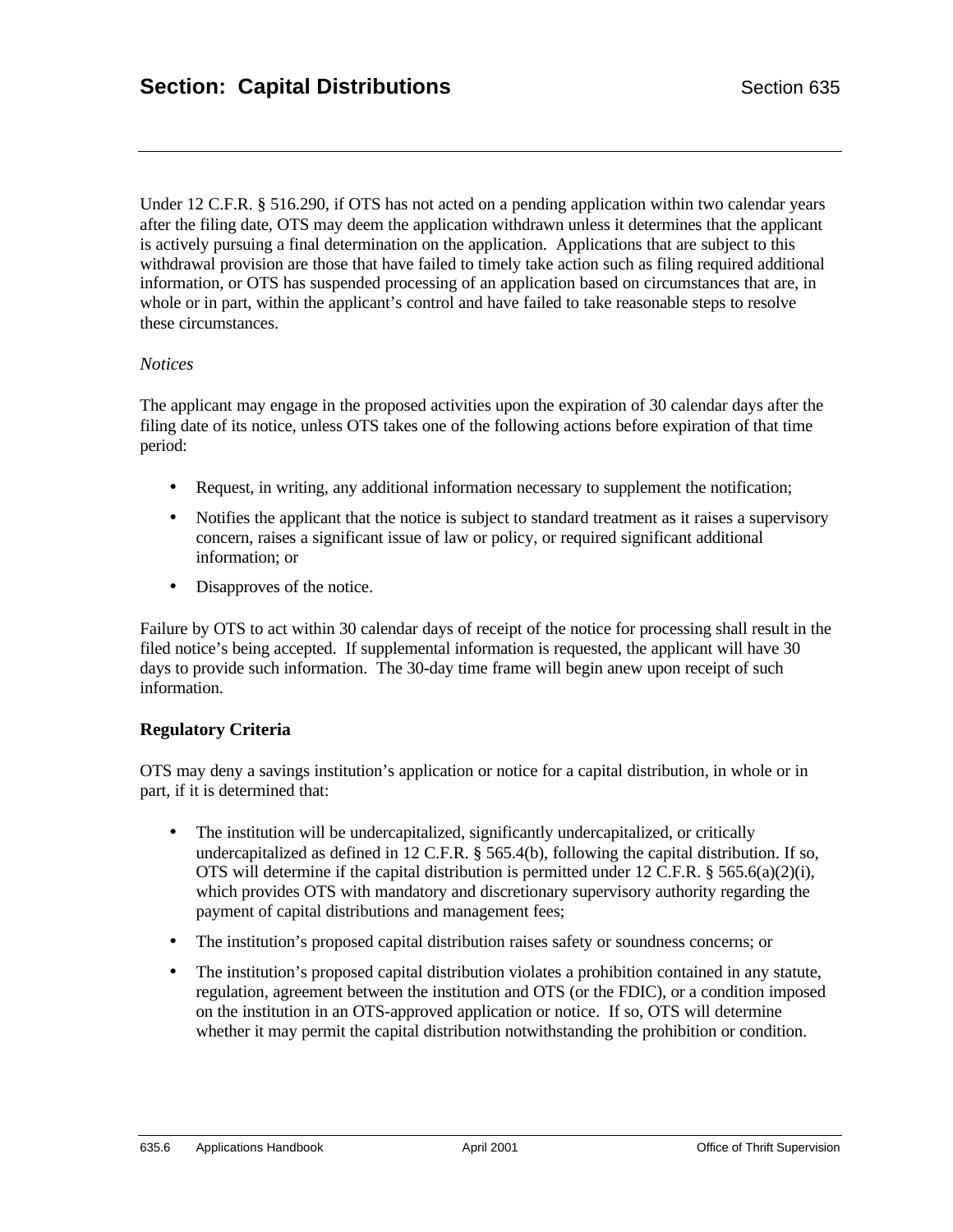## **Decision Guidelines**

In evaluating a capital distribution, the review should conclude that the institution will maintain sufficient capital to operate in a safe and sound manner. Consideration should be given to the pro forma level of capital given the institution's risk profile, and its historical and future operations. The analysis should include an assessment of the following:

- Does the institution have a history of stable earnings?
- Do earnings result from core operations, or do they represent nonrecurring transactions, i.e., loan sales, sales of deposits, etc.?
- Is the institution engaged in any high-risk activity that may warrant the maintenance of additional capital?
- Are any asset quality problems apparent that may require the establishment of additional loan loss reserves?
- What prompt corrective action category will the institution be classified subsequent to the distribution?
- Is the institution under any specific agreement regarding the payment of dividends?

### **Conditions**

Capital distributions are not subject to standard approval conditions. However, OTS may condition its approval of the institution to declare a dividend to include nonstandard conditions. If such nonstandard conditions are utilized, the Regional Office's digest must include appropriate justification for imposing such conditions.

NOTE: Any nonstandard conditions incorporated into the approval letter must be summarized in the National Applications Tracking System record for the application.

## **RECORDKEEPING REQUIREMENTS**

OTS is required to consolidate all correspondence related to the processing of the notice or application into a file copy to be sent to a central file. Both the Regional Office and OTS-Washington will maintain a separate file copy for nondelegated filings. The file copy must include a copy of the original filing including all exhibits, all amendments, all internal and external correspondence between interested parties, all documentation associated with the review and analysis of the filing, and all decision, recommendation memorandum, and compliance material. The file copy must be organized and separated into public and confidential material, and clearly identified as such. The public and confidential sections must be arranged in chronological order.

## **MONITORING AND CONTROL**

In the event that conditions of approval are imposed, the Regional Office should monitor compliance with all conditions. Specifically, the institution's Thrift Financial Reports and audit statements should